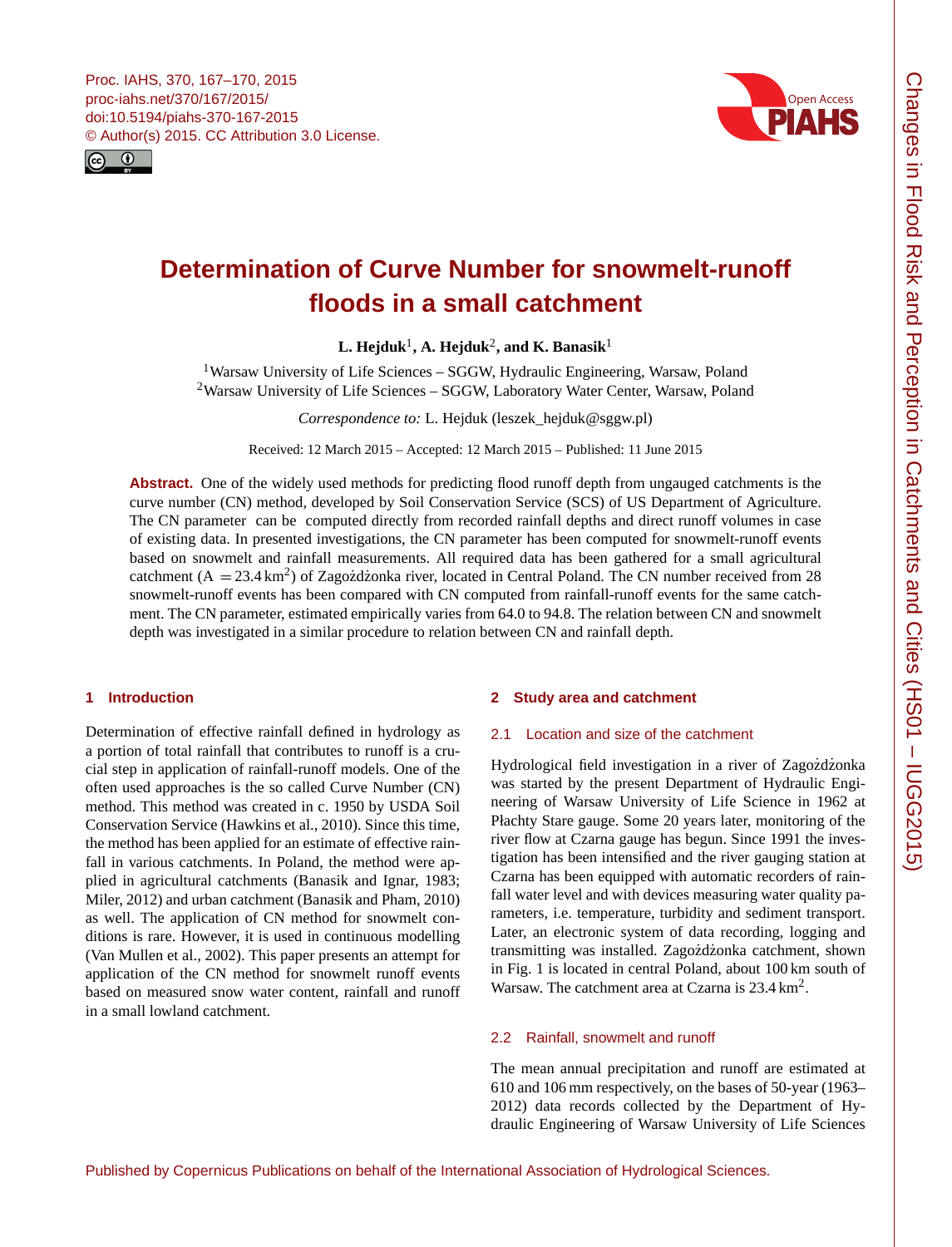

**Figure 1.** Locality map of the catchment.

at Płachty Stare, except for precipitation data for the period 1963–82. This period of data was taken from available publications of Polish hydro-meteorological service IMiGW for the nearest rain gauge Zwolen. The maximum precipitation of 941 mm was recorded in 1974 and the minimum of 414 in 1991. Maximum annual runoff of 209 mm was measured in 1980 and the minimum of 52 mm in 1992. The winter period precipitation (December–February), mainly in the form of snow, is c. 103 mm, i.e 16.9 % of the annual amount (Banasik et al., 2014b). According to the thermal and snowiness classification (Hejduk and Hejduk, 2014), temperate cold and extraordinarily low snowy winters has dominated in Zagozdzonka catchment in time of 2003–2013. The decreasing number of days with thick snow was recently observed. The snow cover in Czarna usually appears at the end of November and disappears at the end of March, resulting in a total number of days with snow, equal to 67 and snowmelt periods 1–4 days long (Hejduk and Hejduk, 2014).

### 2.3 Topography, land use and soils

Topography of Zagozdżonka catchment is typical for lowlands in Central Poland. Absolute relief is 26.5 m in the (shown as B) in the Fig. 1. The mean slopes of main streams are from 2.5 to 3.5 m per 1000 m. Local depressions, which do not contribute to direct runoff and sediment yield from the catchment, constitute a significant part of the area  $3.8 \text{ km}^2$ upstream of Czarna. Land use is dominated by arable land (small grains and potatoes), which occupies about 70 %, one fifth (20 %) being covered by forest and about 10 % for pasture (Banasik, 1994). Sandy soils are the dominant type in the watershed area (light loamy sand – 40.2 %; loamy sand 50.5 % and organic soils  $-9.3$  %).

#### **3 CN determination**

## 3.1 CN for rainfall-runoff events

The curve number is a parameter which can be estimated based on existing rainfall-runoff events as well as based on hydrological properties of soils cover conditions and land use. Using rainfall-runoff data, the empirical CN can be calculated by following the relationship of (Banasik et al., 2014a):

$$
CN = \frac{25400}{S + 254}
$$
 (1)

where CN is a dimensionless parameter varying from  $(0.100)$ , S – maximum potential retention of the particular catchment (mm), 25 400 and 254 are numbers arising from recalculation of original equation to metric system. The relation of direct runoff depth  $H$  (mm) and rainfall depth  $P$ (mm) is given in a set of equations:

$$
H = \frac{P - 0.2S^2}{P + 0.8S} \text{ if } P > 2S \tag{2}
$$

$$
H = 0 \text{ if } P \le 2S \tag{3}
$$

After transformation of Eq.  $(2)$  against S it is possible to calculate it based on  $P$  and  $H$  and afterwards of coefficient CN, by use of Eq.  $(1)$ .

#### 3.2 CN for snowmelt-runoff events

The Eq. (2) has been applied for snowmelt events. The main idea was to recalculate measured snow depth into an amount of water based on daily snow sampling (Hejduk and Banasik, 2011). The depth of snow, as well as weight and volume of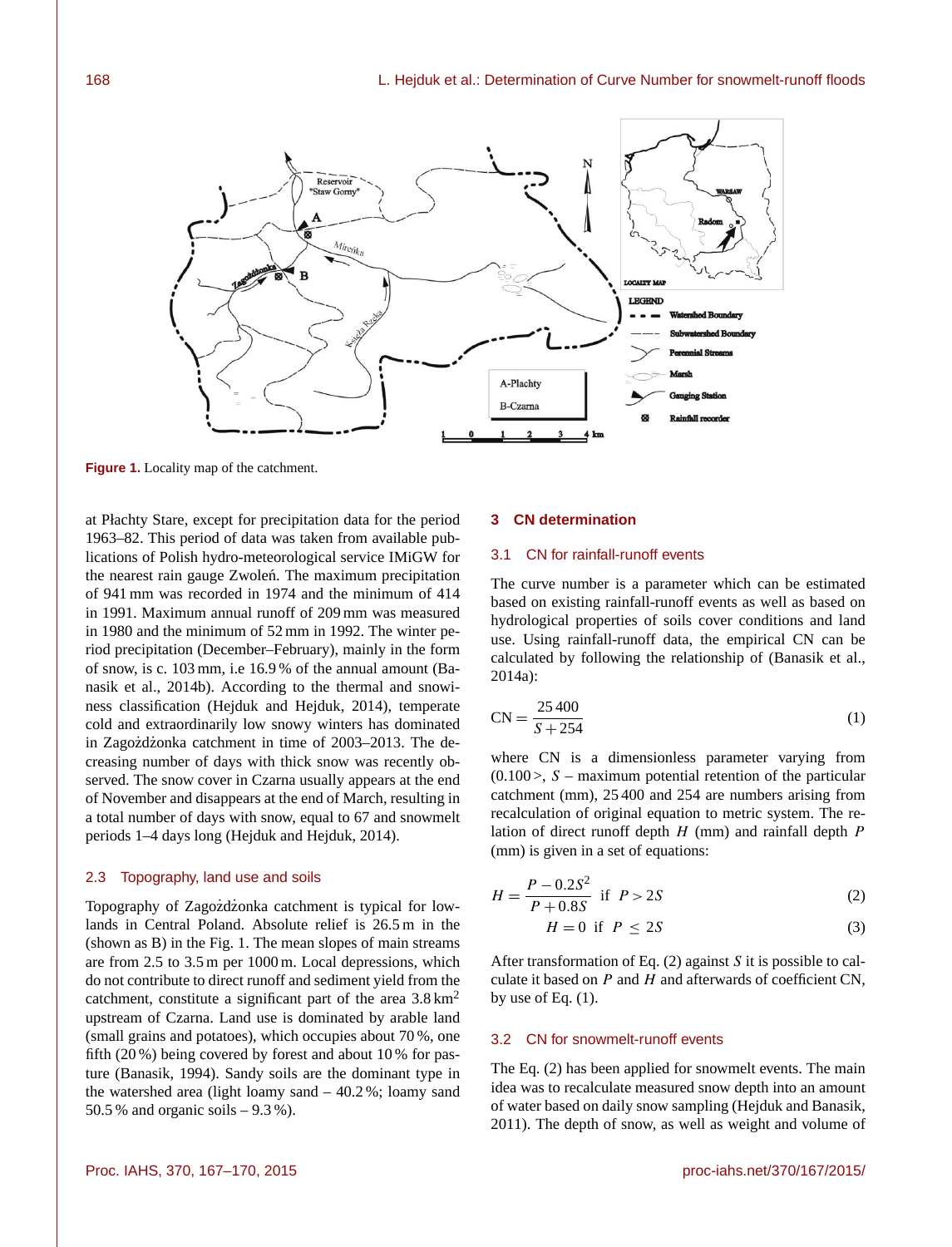**Table 1.** Characteristics of 28 snowmelt or snowmelt rainfall events.

| Category                                   | Unit               | Value for events |                                  |
|--------------------------------------------|--------------------|------------------|----------------------------------|
|                                            |                    | average          | range                            |
| Snowmelt and Rainfall $(M + P)$            | mm                 | 28.98<br>3.27    | $5.90 - 69.30$<br>$0.19 - 16.17$ |
| Runoff depth $(H)$<br>Peak discharge $(O)$ | mm<br>$m^3 s^{-1}$ | 0.77             | $0.14 - 3.44$                    |
| СN                                         |                    | 79.3             | $64.0 - 94.8$                    |

the snow sample were measured using Chomicz snow sampler (Janiszewski, 1988), with daily time step. According to the sampler's construction (cross-section of the pipe), the weight of the snow sample in grams is numerically equal to snow water content in millimetres.

It was assumed that snowmelt runoff from catchment was caused by snowmelt  $M$  (mm) or the sum of snowmelt  $M$ and rainfall  $P(MP)$  in the case of mixed, snowmelt-rainfall events. This assumption leads to modification of Eq. (2) in the following way:

$$
H = \frac{(M+P) - 0.2S^2}{(M+P) + 0.8S} \text{ if } P > 2S
$$
 (4)

where  $M$  is a snowmelt depth (mm) and  $P$  is a rainfall depth (mm).

This simple modification was applied to calculate the CN factor for snowmelt-runoff and snowmelt/rainfall-runoff events.

## **4 CN number for snowmelt-runoff snowmelt/rainfall-runoff events with comparison to rainfall-runoff events.**

Using Eqs. (1) and (4) together with daily snowmelt-runoff and snowmelt/rainfall-runoff events, the CN was estimated for 28 events measured between 1998–2012 for the Czarna gauging station. Basic characteristic of considered events are presented in Table 1.

The CNs estimated from recorded data in comparison to snowmelt  $MP$  are presented in Fig. 2. The dots representing CN and  $MP$  pairs of data indicate the relation between those values.

In case of rainfall-runoff data, (Hawkins, 1993; Hawkins et al., 2010) proposed to use an "asymptotic" approach for approximation of CNs and rainfall P relation after adoption of frequency matching technique. This method assumes, that rainfall depth and direct runoff depth are stored separately and then realigned on the rank-order basis to form  $P : H$ pairs of equal return periods (Banasik et al., 2014a). A standard asymptote occurs according to formula 5 when there is a decline tendency of CN with increase of P.

$$
CN(P) = CN + (100 - CN_{\infty}) \exp\left(\frac{-P}{b}\right)
$$
 (5)



**Figure 2.** CN vs.  $MP$ . CN<sub>0</sub> represent a threshold, below which no runoff occurs until the snowmelt  $MP$  in mm exceeds an initial abstraction of 20 % of the maximum potential retention.

where  $CN_{\infty}$  is a constant approached as  $P \to \infty$ ; and b is a fitted constant.

The analyses conducted for Czarna station after applying matching technique for 71 rainfall and runoff data pairs resulted in Eq. (6) (Banasik et al., 2014b) that is a projection of asymptote proposed by Hawkins (1993). This form of relation was also investigated by other authors (Stewart et al., 2012; Tedela et al., 2011).

$$
CN(P) = 70.6 + 29.4 \exp(-P/22.0)
$$
 (6)

where CN and  $P$  are the Curve Number and rainfall depth, 70.6 is a constant approached when  $P \rightarrow \infty$  often indicated as CN<sub>∞</sub>, 29.4 is a parameter equal 100–CN<sub>∞</sub> and 22.0 is a fitted parameter b.

The similar procedure was applied for investigating snowmelt-runoff events. It results in determination of new asymptote parameters for snowmelt conditions:

$$
CN(MP) = 71.3 + 28.7 \exp(-MP/18.1)
$$
 (7)

with the  $r^2 = 0.91$  and standard error  $SE = 1.56$ 

where  $CN$  and  $MP$  are the Curve Number and snow $fall + rainfall depth, 71.3 is a constant approached when$  $MP \rightarrow \infty$ , and 28.7 is a parameter equal 100–CN<sub>∞</sub> and 18.1 is a fitted parameter b.

## **5 Conclusions**

The CN calculated from measured snowmelt-runoff events show a large variation from 64 to 94.8 with the average value calculated as 79.3. The comparison of CN and  $MP$  suggests decreasing the relation in a similar way to decreasing the CN and rainfall relation already investigated in this catchment. The parameters of the relation proposed by Hawkins (1993) received for snowmelt-runoff events were closed to parameters received for rainfall-runoff events for the Czarna gauge. The  $CN_{\infty}$  in case of snowmelt-runoff were higher (71.3) in